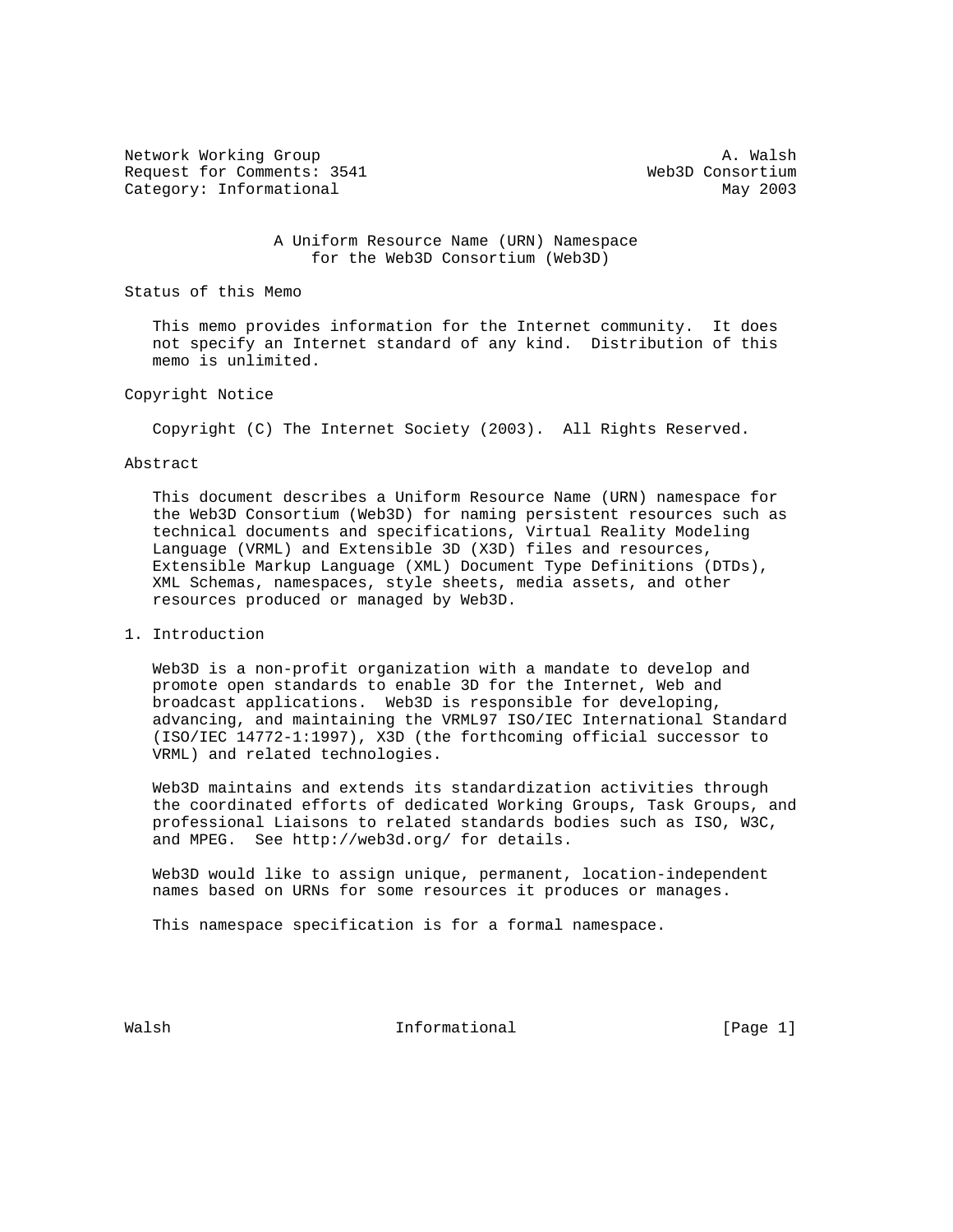```
2. Specification Template
Namespace ID:
   "web3d"
Registration Information:
   Registration Version Number: 1
   Registration Date: 2003-05-06
Declared registrant of the namespace:
   Web3D Consortium, Inc.
   Email: <contact@web3d.org>
   Web: <http://web3d.org>
 c/o
  Name : Aaron E. Walsh
   Affiliation: Web3D Working Group Chair; Web3D Liaison to MPEG, W3C
  Address : 18 Haviland Street, Boston, MA USA 02115<br>Phone : +1 (617) 536-3279
            : +1 (617) 536-3279Email : <aaron@mantiscorp.com>
   Web : <http://mantiscorp.com/people/aew/>
```
Declaration of syntactic structure:

 URNs assigned by Web3D will have the following hierarchical structure based on the group's organizational structure:

urn:web3d:{subgroup}:{subgroup-specific string}

 where "subgroup" corresponds to an official Web3D subgroup or activity such as the VRML standard ('vrml97'), Extensible 3D ('x3d'), Universal Media Working Group ('media'), Geographical VRML Working Group ('geovrml'), Humanoid Animation Working Group ('hanim') and so forth, and "subgroup-specific string" is a US- ASCII string that conforms to URN Syntax requirements ([RFC2141]).

 In cases where ownership or management of a resource is shared by multiple Web3D subgroups or activities, a general category may be used in place of a specific subgroup.

 Chairs of Web3D subgroups and activities assign all unique identifiers that fall within the scope of the subgroup or activity that they chair. Chairs of Web3D subgroups and activities are also responsible for publishing the specific structure of URNs assigned by their group or activity.

Walsh **Informational Informational Informational I**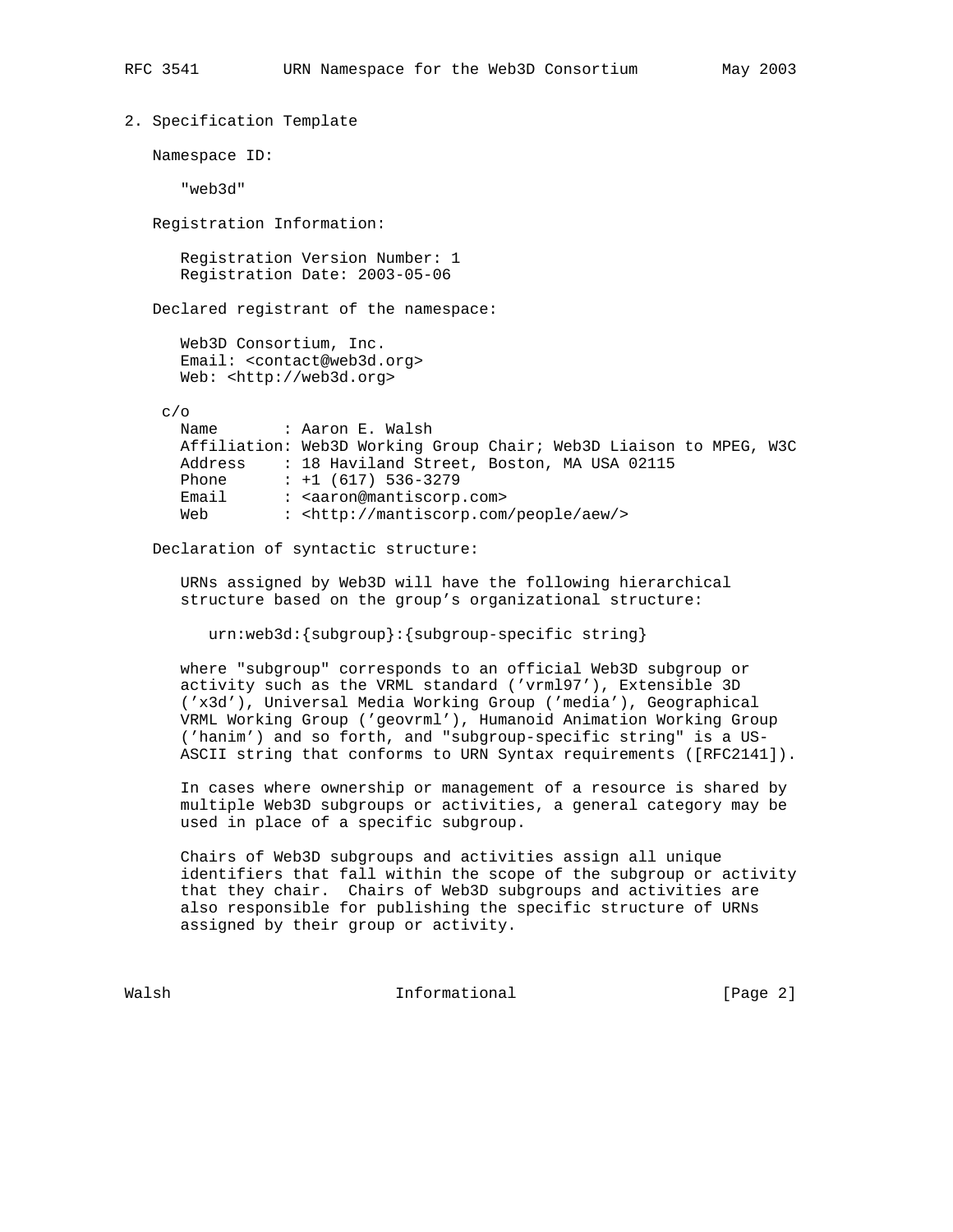Relevant ancillary documentation:

None

Identifier uniqueness considerations:

 Identifier uniqueness will be enforced by the Web3D Board of Directors (BoD) in cooperation with Chair(s) of corresponding Web3D subgroups.

Identifier persistence considerations:

 Web3D is committed to maintaining the accessibility and persistence of all resources that are officially assigned URNs by the organization.

Process of identifier assignment:

 Assignment is limited to the owner and those authorities that are specifically designated by the owner. Web3D may designate portions of its namespace for assignment by other parties.

Process of identifier resolution:

 The owner will develop and maintain "URN catalogs" that map all assigned URNs to Uniform Resource Locators (URLs), specifically to enable Web-based resolution of named resources. In the future, an interactive online resolution system may be developed to automate this process.

 The owner will authorize additional resolution services as appropriate.

Rules for Lexical Equivalence:

URNs are lexically equivalent if they are lexically identical.

Conformance with URN Syntax:

No special considerations.

Validation mechanism:

 None specified. The owner will develop and maintain URN catalogs. The presence of a URN in a catalog indicates that it is valid.

Walsh **Informational Informational Informational I**Page 3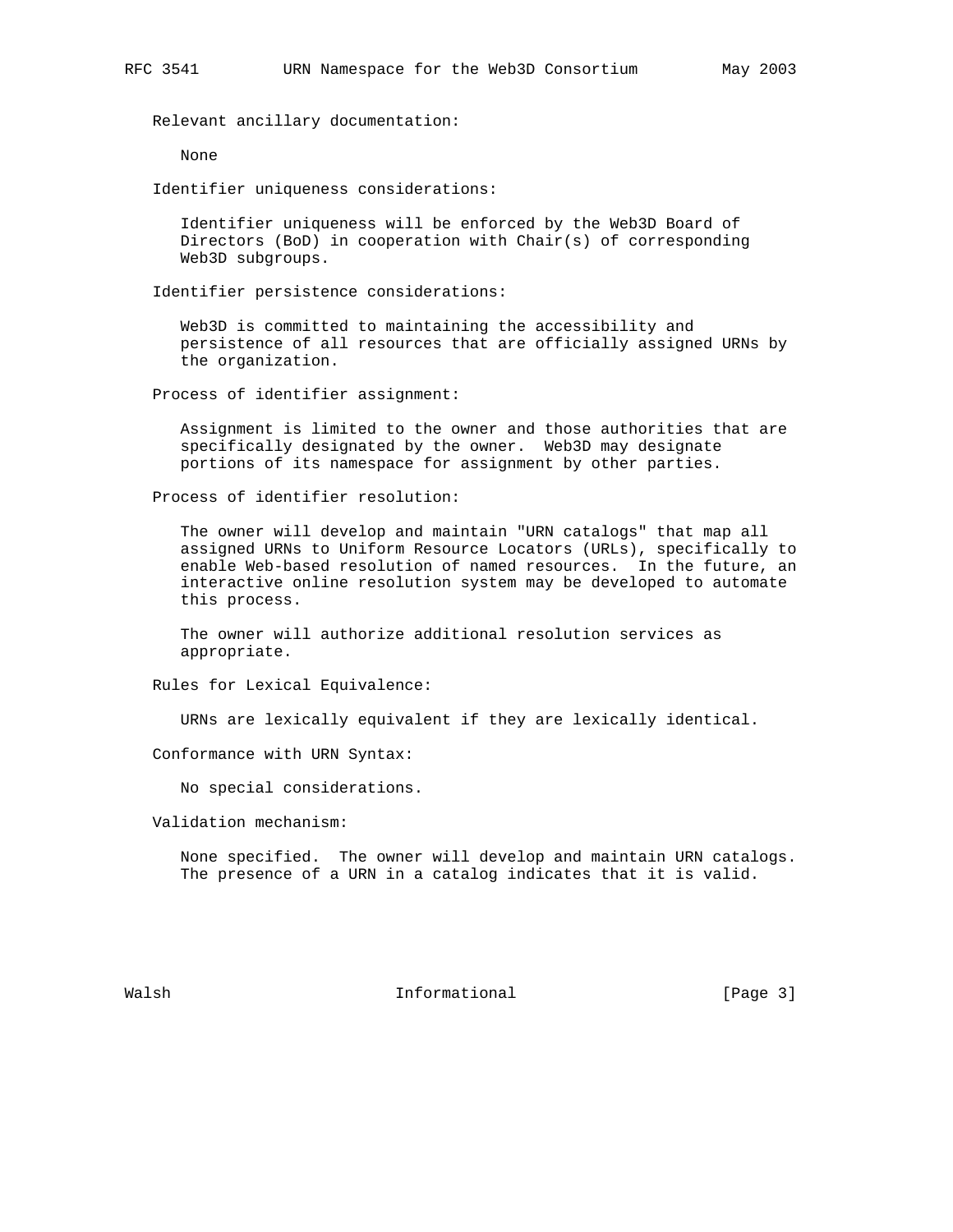Scope:

Global

3. Examples

 The following examples are not guaranteed to be real. They are presented for pedagogical reasons only.

 urn:web3d:vrml97:node:GeoCoordinate urn:web3d:vrml97:node:NurbsCurve urn:web3d:x3d:schemas:2002:compact urn:web3d:x3d:schemas:2002:compromise urn:web3d:media:textures:nature:grass

4. Security Considerations

 There are no additional security considerations other than those normally associated with the use and resolution of URNs in general.

5. Namespace Considerations and Community Considerations

 The Web3D Consortium (formerly "VRML Consortium") long acknowledged the value and utility of URNs starting with the VRML International Standard issued in 1997 (ISO/IEC 14772-1:1997, commonly known as "VRML97"). Annex F.2, "URNs", of that standard outlines non normative use of URNs as a persistent naming mechanism for referenced resources such as files, EXTERNPROTOs, textures, and so forth.

 As such numerous VRML players and authoring tools, as well as content authoring communities, have adopted Web3D-oriented URNs for this purpose despite the fact that no formal "web3d" URN NID has been established by the Web3D Consortium. Consequently, interoperability of resources named using these disparate naming conventions is difficult, if not impossible, owing to the lack of a single, well defined "web3d" URN namespace that is formally registered and maintained by the Web3D Consortium.

 In order to promote complete compatibility and interoperability across past, current and future Web3D standards, as well as across myriad Web3D-related products, tools, and content, the Web3D Consortium believes formal registration and management of the "web3d" URN namespace is necessary and in the best interest of the larger Internet- and Web-based communities it serves.

 The "web3d" URN namespace will be used to name VRML and X3D files and resources, XML DTDs and Schemas, namespaces, style sheets, media assets, and other resources produced or managed by Web3D. As an open

Walsh **Informational Informational Informational I**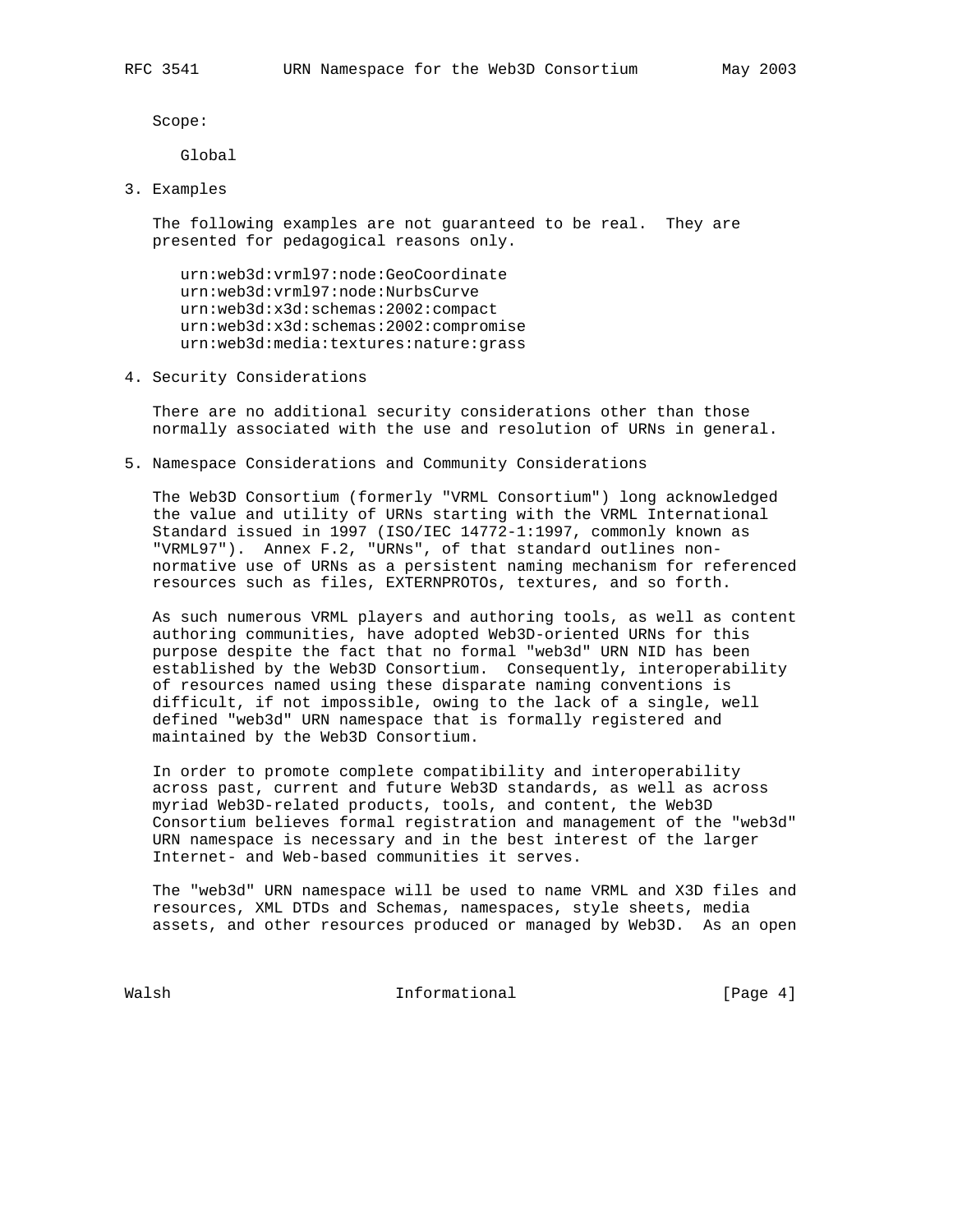standards organization, any Web3D Consortium resources that are officially named using the "web3d" namespace will be made freely available to the public.

 Resources will be named and maintained in accordance with the process(es) described in this document. Any organization or individual can utilize the Web3D Consortium's freely available URN catalogs to resolve a resource named therein. Although the Web3D Consortium will control the naming and allocation of resources in order to maintain compliance with the process(es) described in this document, resolution and/or use of these resources is unrestricted and without fee in order to promote widespread adoption of open Web3D technologies. To this end, related documentation and open source resolvers will be freely provided through the Web3D Consortium's Web site.

 Additionally, member organizations or individuals that wish to name their own resources using the "web3d" namespace may submit such request(s) directly to the corresponding Web3D Working Group (subgroup) for subsequent review.

6. IANA Considerations

 This document describes a "web3d" URN NID registration for the Web3D Consortium which has been entered into the IANA registry of URN NIDs (http://www.iana.org/assignments/urn-namespaces).

References

[RFC2141] Moats, R., "URN Syntax", RFC 2141, May 1997.

Author's Address

 Aaron E. Walsh Mantis Development Corp. 18 Haviland Street Boston, MA USA 02115

 Phone: +1 (617) 536-3279 EMail: aaron@mantiscorp.com Web : <http://mantiscorp.com/people/aew/>

Walsh **Informational Informational Informational** [Page 5]